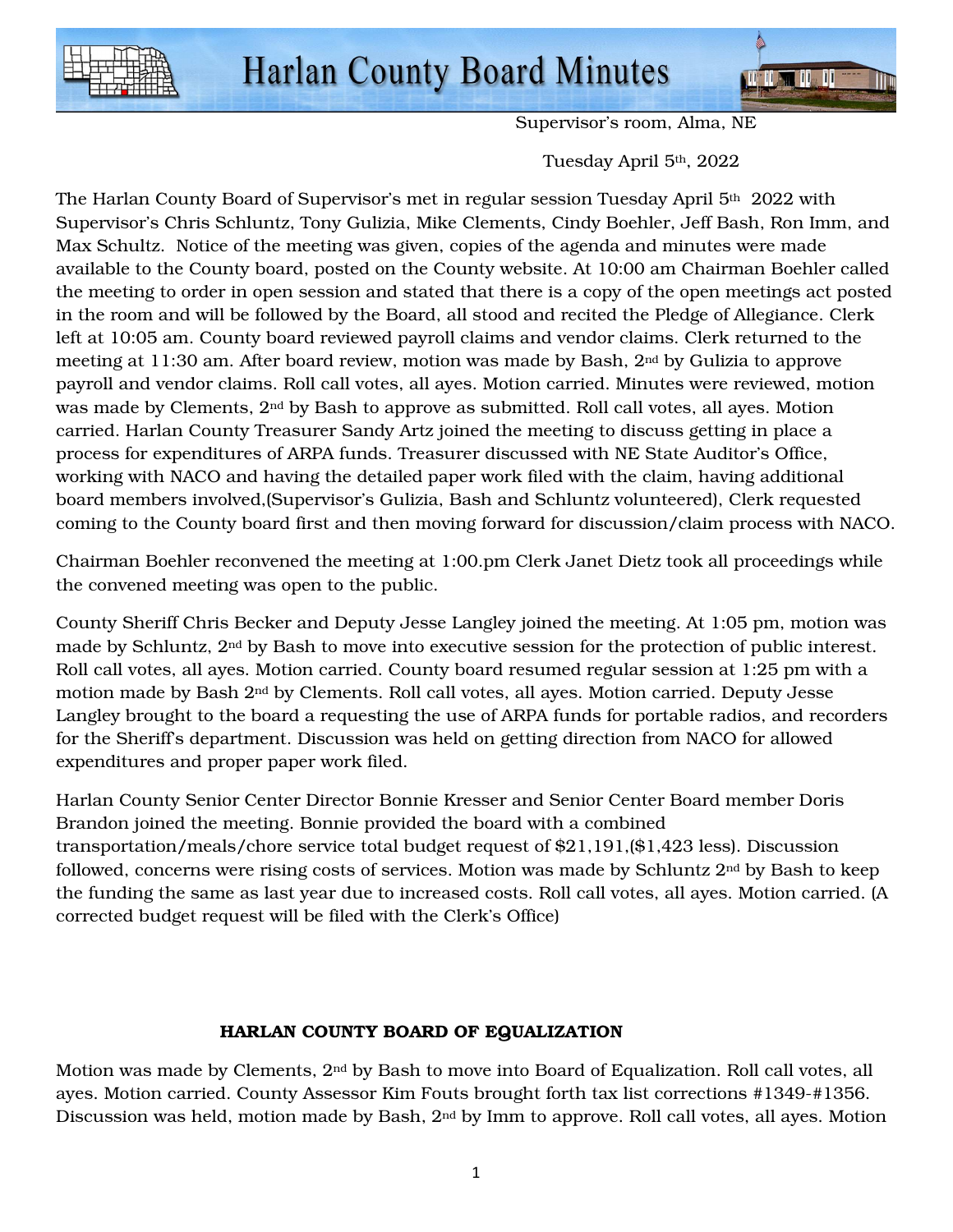



carried. Motion made by Schluntz, 2nd by Bash to return to regular session. Roll call votes, all ayes. Motion carried.

## REGULAR SESSION

Monthly Clerk and District Court reports were reviewed, Treasurer's delinquent personnel property list were reviewed. Corrected County Attorney Child support contract was signed. County Sheriff quarterly reports were reviewed. Clerk provided the board with the County Attorney letter filed with Berkshire Hathaway on concerns with the railroad bridge being in extreme disrepair.(located on F Road and ½ mile south of highway 6 & 34 in Harlan County NE.)

At 2:08 pm motion was made by Imm, 2nd by Bash to move into executive session for the protection of public interest. Roll call votes all ayes. Motion carried. County Board resumed regular session at 2:22 pm with a motion made by Bash, 2nd by Imm. Roll call votes, all ayes. Motion carried.

With no one from the public to address the board, Chairman called for a motion to adjourn, made by Gulizia, 2nd by Bash. Roll call votes all ayes. Motion carried. Next regular meeting will be April 19th @ 10:00 am. (harlancounty.ne.gov)

Attest,

Janet Dietz, County Clerk Cindy Boehler, Chairman

(Seal)

## Claims

## General Fund

Anderson, Klein, Brewster & Brandt, ct. appt. atty. fees, \$447.25; Jeff Bash, cell phone, \$45.00; Melodie Bellamy, cell phone, \$20.00; Cindy Boehler, cell phone, \$45.00; Betsy Ross Flag Company, flag, \$232.00; Mike Clements, cell phone, \$45.00; City of Alma, utilities, \$1,034.00; Communications Engineering, Inc, service, \$45.00; Daake Law Office, public defender,& ct. fees, \$,4,332.50; Dickenson Land Surveyor, Inc, contr. services, \$422.30; Janet Dietz, cell phone, \$45.00; Wayne Dietz, retirement, \$25.00; Eakes Office Solutions, supplies, \$1,368.29; Elections Systems Software, data proc. \$6,808.26; First National Bank, supplies, \$4,062.12; First State Bank, direct deposit fee, \$35.00; Harlan County Atty, Trust Fund, postage, \$4.33; Harlan County Court, ct. fees, \$85.00; Harlan County Journal, print/pub, \$66.75; Harlan County Senior Center, monthly exp. \$1,721.58; Harlan County Sheriff, fees, \$121.50; Harlan County Treasurer, transfer to Road Dept, \$25,000.00; Dawn Hetrick, supplies, \$150.69; Hogeland's Market, supplies, \$185.25; Ron Imm, cell phone, \$45.00; Main Street Variety, supplies, \$109.94; Medica, health ins, \$12,517.19; Mid-American Benefits, admin-fee, \$201.50; Mid-Nebr. Individual Services, qtrly. payment, \$3,423.00; Bryan McQuay, cell phone, \$45.00; Ron Melbye, cell phone, \$45.00; Mips, data programming, \$1,484.61; NACT treas. dues. \$125.00; Nebraska State Patrol, equip./fees, \$270.00; NESCA Communications, dues, \$30.00; Person McQuay Law Office, rent/phone/child support, \$2,604.00; Pitney Bowes Global Financial SVCS, postage, \$100.56; Darcie Porter, cell phone, \$45.00;Quill, supplies, \$195.07; Region III Services, 4th qtrly. payment, \$2,229.04; Max Schultz, cell phone, \$45.00; State of Nebraska-DAS Central Finance, data proc, \$722.84; Elena